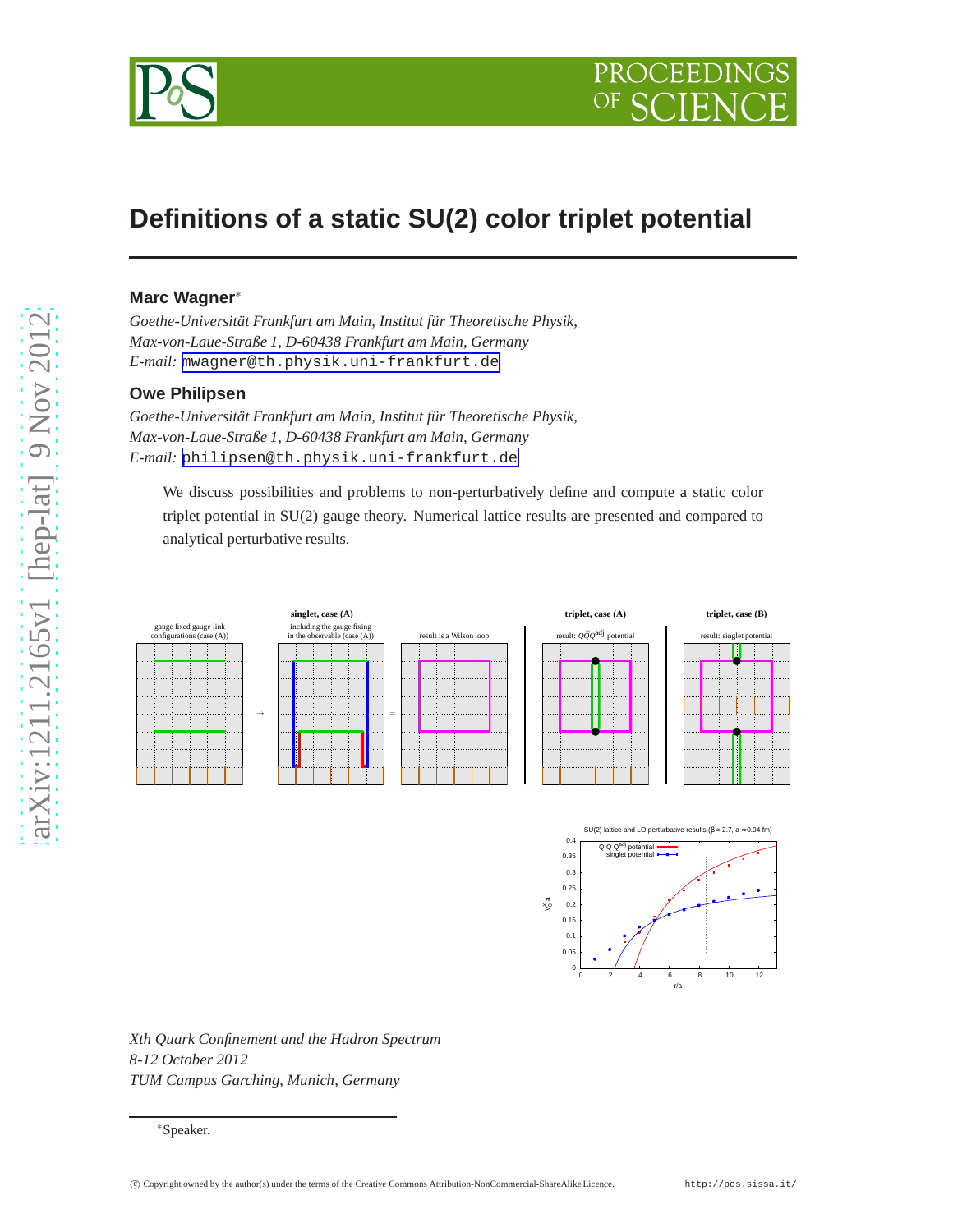#### **Calculating the static potential in SU(2) gauge theory: basic principle**

The calculation of the singlet static potential is usually based on trial states  $|\Phi^{\text{sing}}\rangle \equiv \bar{Q}(-r/2)U(-r/2;+r/2)Q(+r/2)|\Omega\rangle$ , while for the triplet static potential typically  $|\Phi^{\text{trip},a}\rangle \equiv \bar{Q}(-r/2)U(-r/2;s)\sigma^a U(s+r/2)Q(+r/2)|\Omega\rangle$  is suggested or used (cf. e.g. [\[1\]](#page-3-0)). Here  $\pm r/2 \equiv (0,0,\pm r/2), Q$  and  $\overline{Q}$  are static quark/antiquark operators, *U* are spatial parallel transporters (on a lattice products of links) and  $\sigma^a$  denote Pauli matrices acting in color space. From the asymptotic behavior of the corresponding temporal correlation function the static potential  $V_0^X(r)$ ,  $X \in \{\text{singlet}, \text{triplet}\}\)$  can be extracted.

#### **Lattice computations without gauge fixing**

On the lattice the singlet correlation function is proportional to Wilson loops,

 $\langle \Phi^{\text{sing}}(t_2)|\Phi^{\text{sing}}(t_1)\rangle \propto W(r,\Delta t)$ ,  $\Delta t = t_2 - t_1$ , from which the singlet potential can be determined (cf. the figure on page 1, blue dots). Since the triplet correlation function is not gauge invariant, one obtains  $\langle \Phi^{\text{trip},a}(t_2)|\Phi^{\text{trip},a}(t_1)\rangle = 0$  and cannot determine a triplet potential.

# **Lattice computations in temporal gauge**

Temporal gauge  $A_0^g = 0$  in the continuum corresponds to temporal links  $U_0^g$  $b_0^g(t, \mathbf{x}) = 1$  on a lattice. These links gauge transform according to  $U_0(t, \mathbf{x}) \to U_0^g$  $g_0^g(t, \mathbf{x}) = g(t, \mathbf{x})U_0(t, \mathbf{x})g^{\dagger}(t + a, \mathbf{x}),$ where  $g(t, \mathbf{x}) \in SU(2)$ . On a lattice with finite periodic temporal extension it is not possible to realize temporal gauge everywhere. There will be a slice of links, where  $U_0 \neq 0$  (in the following wlog.  $U_0^g$  $U_0^g(t = 0, \mathbf{x}) \neq 1$ , while  $U_0^g$  $\frac{g}{0}(t = 1...T - 1, \mathbf{x}) = 1;$  *T* is the periodic temporal extension of the lattice). A possible choice for the corresponding gauge transformation  $g(t, \mathbf{x})$  is  $g(t = 2a, \mathbf{x}) = U_0(t = a, \mathbf{x}),$ 

$$
g(t = 3a, \mathbf{x}) = g(t = 2a, \mathbf{x})U_0(t = 2a, \mathbf{x}) = U_0(t = a, \mathbf{x})U_0(t = 2a, \mathbf{x}),
$$
  
\n
$$
g(t = 4a, \mathbf{x}) = g(t = 3a, \mathbf{x})U_0(t = 3a, \mathbf{x}) = U_0(t = a, \mathbf{x})U_0(t = 2a, \mathbf{x})U_0(t = 3a, \mathbf{x}), ...
$$

#### *Non-perturbative computations (lattice), singlet potential:*

The trial states  $|\Phi^{\text{sing}}\rangle$  are gauge invariant. Therefore, the result is identical to the result without gauge fixing (cf. the figure on page 1, blue dots).

Gauge transforming the temporal links to  $U_0^g$  $\int_0^g (t, \mathbf{x}) = 1$  and computing

$$
\langle \Phi^{\rm sing}(t_2) | \Phi^{\rm sing}(t_1) \rangle = \left\langle \text{Tr} \Big( U^g(t_1, -r/2; t_1, +r/2) U^g(t_2, +r/2; t_2, -r/2) \Big) \right\rangle \tag{1}
$$

(here we assume  $1 \le t_1 < t_2 < T$ , "case (A)") is equivalent to consider the manifestly gauge invariant observable

$$
\langle \Phi^{\text{sing}}(t_2) | \Phi^{\text{sing}}(t_1) \rangle = \langle \text{Tr} \Big( U(t_1, -r/2; t_1, +r/2) \underbrace{\mathfrak{g}^{\dagger}(t_1, +r/2) \mathfrak{g}(t_2, +r/2)}_{U(t_1, +r/2; t_2, +r/2)} \Big)
$$
  

$$
U(t_2, +r/2; t_2, -r/2) \underbrace{\mathfrak{g}^{\dagger}(t_2, -r/2) \mathfrak{g}(t_1, -r/2)}_{U(t_2, -r/2; t_1, -r/2)} \Big) \rangle = W(r, \Delta t)
$$
 (2)

(cf. the figure on page 1). Similar considerations yield the same result for "case (B)",  $0 = t_1 < t_2 < T$ or  $1 \le t_2 < t_1 < T$ . This technique of transforming a non-gauge invariant observable into an equivalent manifestly gauge invariant observable will be helpful for interpreting the triplet potential.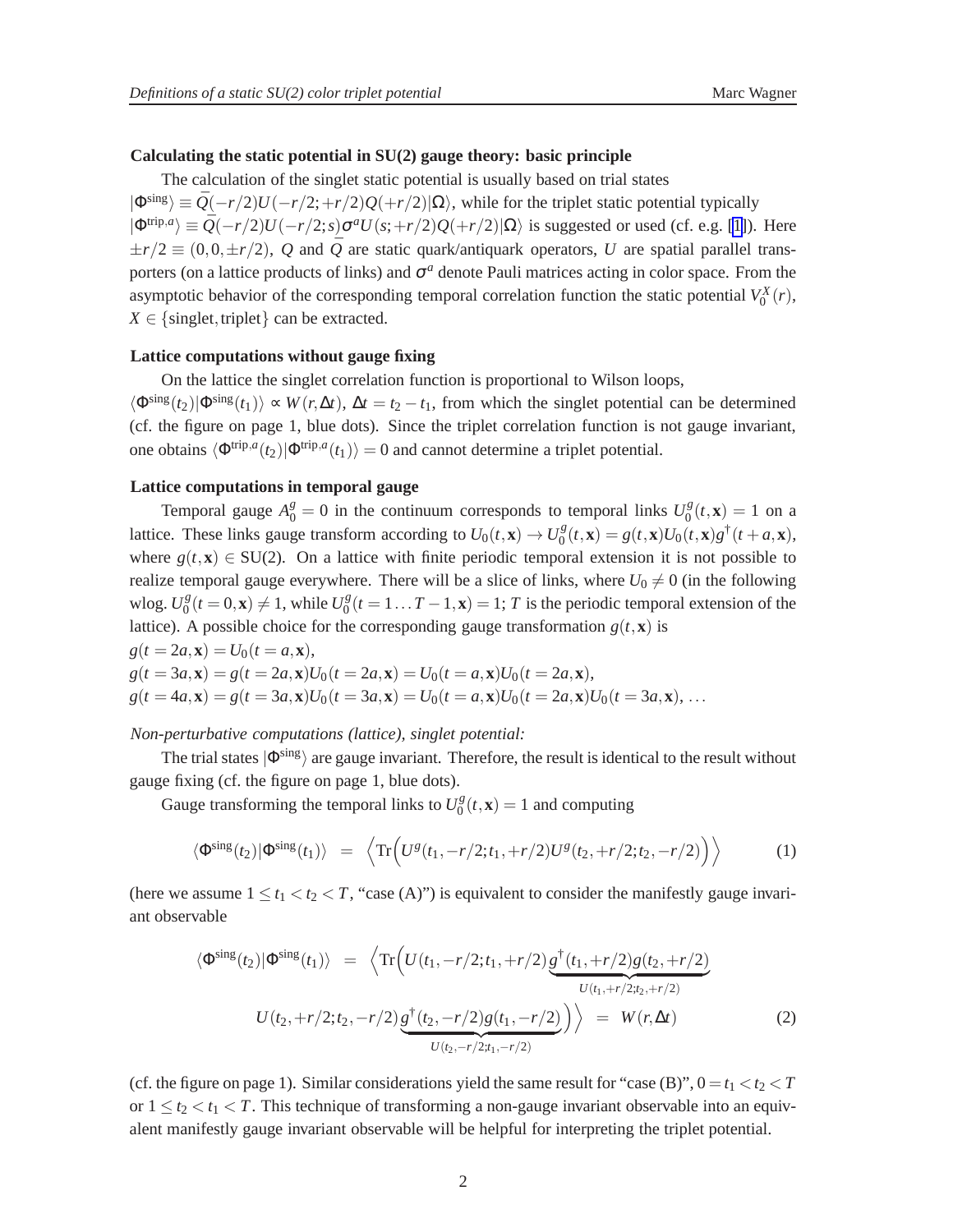A helpful theoretical tool to understand, which states are contained in a correlation function, is the transfer matrix formalism (cf. e.g. [[2](#page-3-0), [3\]](#page-3-0)). Without gauge fixing the transfer matrix is  $\hat{T} = e^{-Ha}$ ,  $\hat{T}|\psi^{(n)}\rangle = \lambda^{(n)}|\psi^{(n)}\rangle$ ,  $\lambda^{(n)} = e^{-E^{(n)}a}$  (lattice discretization errors neglected), where  $E^{(n)}$  are the energies of gauge invariant states (e.g. the vacuum, glueballs). Similarly the transfer matrix in temporal gauge is  $\hat{T}_0 = e^{-H_0 a}$ ,  $\hat{T}_0 |\psi_0^{(n)}\rangle$  $\langle n \rangle_0^{(n)} \rangle = \lambda_0^{(n)}$  $\frac{\binom{n}{0}}{ \mathsf{v}'^0_0}$  $\binom{n}{0}$ . In temporal gauge remaining gauge degrees of freedom are time-independent gauge transformations  $g(\mathbf{x})$ . One can show  $[\hat{T}_0, g(\mathbf{x})] = 0$ , i.e. eigenstates of  $\hat{T}_0$  can be classified according to SU(2) color quantum numbers  $(j(\mathbf{x}), m(\mathbf{x}))$  at each **x**.  $\lambda_0^{(n)} = e^{-E_0^{(n)}a}$ , where  $E_0^{(n)}$  $\binom{0}{0}$  are the energies of the gauge invariant states already mentioned as well as of additional non-gauge invariant states with  $j(x) \neq 0$ . Such states can be interpreted as states containing static color charges  $(=$  static quarks $)^1$ . One can derive

$$
\langle \Phi^{\rm sing}(t_2) | \Phi^{\rm sing}(t_1) \rangle = \sum_k e^{-V_k^{\rm sing}(r)\Delta t} \sum_m e^{-\mathscr{E}_m(T-\Delta t)} \sum_{\alpha,\beta} \left| \langle k, \alpha \beta | \hat{U}_{\alpha\beta}(-r/2; +r/2) | m \rangle \right|^2, \quad (3)
$$

where  $\alpha \equiv m(-r/2) = \pm 1/2$  and  $\beta \equiv m(+r/2) = \pm 1/2$  are color indices at  $\pm r/2$ . As expected this correlation function is suited to extract the common singlet potential  $V_0^{\text{sing}}$  $\int_0^{\text{sing}}(r).$ 

## *Non-perturbative computations (lattice), triplet potential:*

Again one has to distinguish the two cases (A) and (B), which this time yield different results. When including the gauge fixing in the observable, one finds that  $(s,t_1)$  and  $(s,t_2)$ , the spacetime positions of the "triplet generators"  $\sigma^a$ , are connected by an adjoint static propagator:  $Tr(\sigma^a U(t_1,s;t_2,s)\sigma^b U(t_2,s;t_1,s))$ . Within the transfer matrix formalism one can derive for case (A)

$$
\langle \Phi^{\text{trip},a}(t_2) | \Phi^{\text{trip},a}(t_1) \rangle =
$$
  

$$
\sum_{\alpha,\beta} \left| \langle k, \alpha\beta, m(s) = a | \hat{U}_{\alpha\beta,a}(-r/2;s; +r/2) | m \rangle \right|^2
$$
 (4)

and for case (B)

$$
\Phi^{\text{trip},a}(t_2)|\Phi^{\text{trip},a}(t_1)\rangle = \sum_{k} e^{-V_k^{\text{sing}}(r)\Delta t} \sum_{m} e^{-\mathcal{E}_m^{\Omega^{\text{adj}}}(T-\Delta t)}
$$

$$
\sum_{\alpha,\beta} \left| \langle k, \alpha \beta | \hat{U}_{\alpha\beta,a}(-r/2;s;+r/2) | m, m(s) = a \rangle \right|^2. \tag{5}
$$

The conclusion is that one can either extract a three-quark potential (one quark at  $+r/2$ , one antiquark at  $-r/2$ , one adjoint quark at *s*) (case (A)) or the ordinary singlet potential (case (B)).

#### **Perturbative calculations in Lorenz gauge**

 $\langle$ 

Most perturbative calculations of the static potential are carried out in Lorenz gauge  $\partial_{\mu}A_{\mu} = 0$ . The leading order result for trial states  $|\Phi^{\text{sing}}\rangle$  is  $V_0^{\text{sing}}$  $\int_0^{\text{sing}}(r) = -3g^2/16\pi r$ , i.e. an attractive singlet

<sup>&</sup>lt;sup>1</sup>We use the following notation of energy eigenvalues  $E_0^{(n)}$ : (1) gauge invariant states, i.e. no static quarks:  $\mathcal{E}_n$  $(j(\mathbf{x}) = 0$  for all **x**); (2) a static quark/antiquark at  $-r/2$  and at  $+r/2$ :  $V_n^{\text{sing}}(r)$   $(j(-r/2) = j(+r/2) = 1/2)$ ; (3) an adjoint static quark at *s*:  $\mathcal{E}_n^{\mathcal{Q}}$ <sup>adj</sup> (*j*(*s*) = 1); (4) a static quark/antiquark at  $-r/2$  and at  $+r/2$ , an adjoint static quark at *s*:  $V_n^{\mathcal{Q}\bar{\mathcal{Q}}\mathcal{Q}}^{\text{adj}}(r)$  (*j*(−*r*/2) = *j*(+*r*/2) = 1/2, *j*(*s*) = 1).